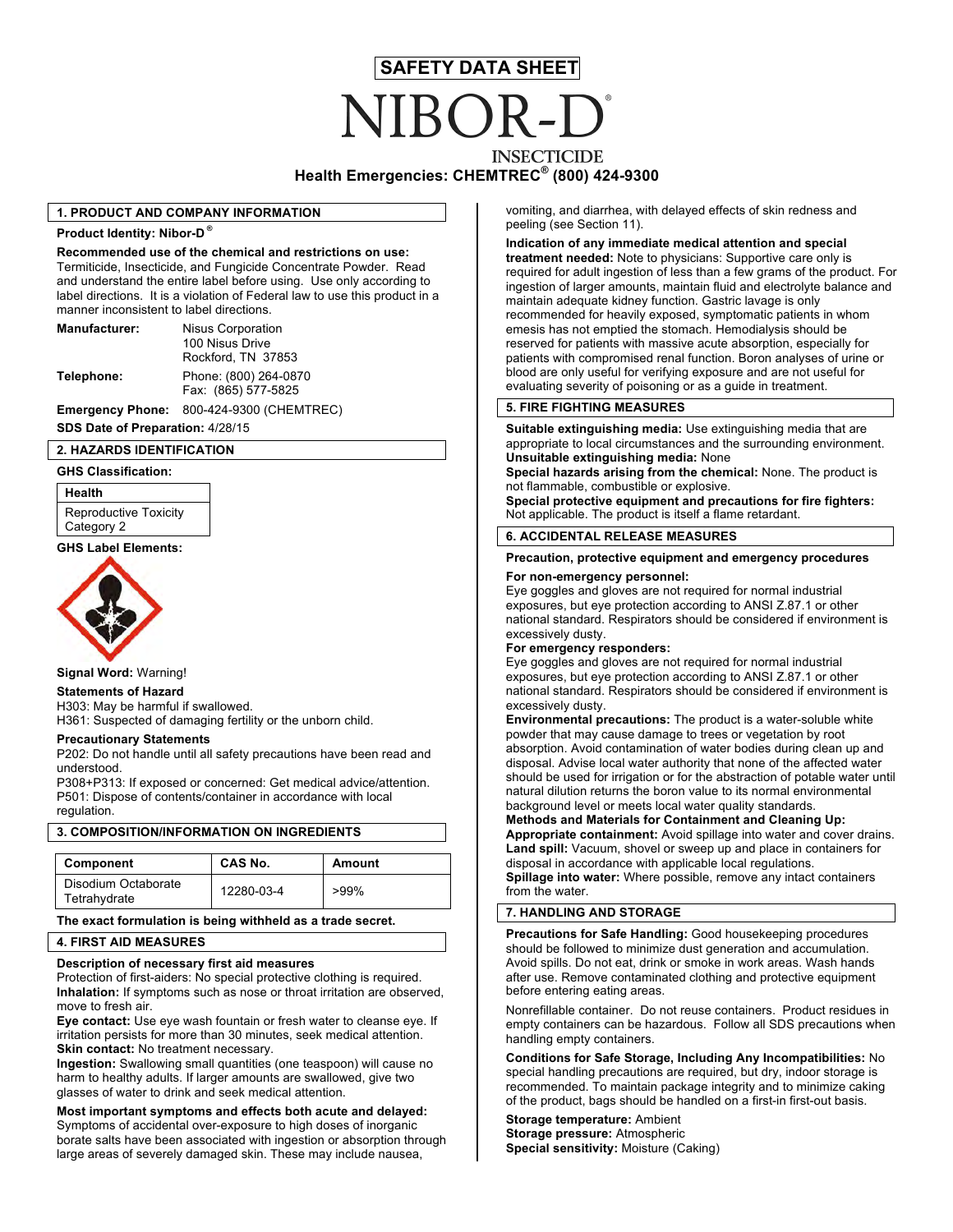#### **8. EXPOSURE CONTROLS/PERSONAL PROTECTION**

**Occupational exposure limit values:** In the absence of a national OEL, Rio Tinto Borax recommends and applies internally an Occupational Exposure Limit (OEL) of 1 mg B/m<sup>3</sup>. To convert product into equivalent boron (B) content, multiply by 0.21.

#### **Occupational Exposure Limits:**

| OSHA/PEL (total dust)         | 15 mg/m $3$ | Particulate Not Otherwise<br><b>Classified or Nuisance Dust</b> |
|-------------------------------|-------------|-----------------------------------------------------------------|
| OSHA/PEL<br>(respirable dust) | 5 mg/ $m3$  | Particulate Not Otherwise<br><b>Classified or Nuisance Dust</b> |
| Cal OSHA/PEL                  | 5 mg/ $m^3$ | Particulate Not Otherwise<br><b>Classified or Nuisance Dust</b> |

#### **9. PHYSICAL AND CHEMICAL PROPERTIES**

**Appearance:** White, crystalline solid **Odor:** Odorless

**Odor Threshold:** Odorless **pH @ 20°C:** 8.3 (3.0% solution); 7.6 (10.0% solution) **Melting point:** 815°C **Initial boiling point and boiling range:** Not applicable.

#### **10. STABILITY AND REACTIVITY**

#### **Reactivity:** None known.

**Chemical stability:** Under normal ambient temperatures (-40°C to +40°C), the product is stable.

**Possibility of hazardous reactions:** Reaction with strong reducing agents such as metal hydrides or alkali metals will generate hydrogen gas which could create an explosive hazard.

**Conditions to avoid:** Avoid contact with strong reducing agents by storing according to good industrial practice.

**Incompatible materials**: Strong reducing agents.

**Hazardous decomposition products:** None.

#### **11. TOXICOLOGICAL INFORMATION**

#### **Information on the likely routes of exposure (inhalation, ingestion, skin and eye contact):**

#### **(a) Acute toxicity**

Acute Oral Toxicity Study – OECD Guidelines 401 Low acute oral toxicity.  $LD_{50}$  in male rats is 2,550 mg/kg. Classification: Acute Toxicity (Oral) Category 5 (Hazard statement: H303: May be harmful if swallowed)

Acute Dermal Toxicity Study – similar to OECD Guideline 402 Low acute dermal toxicity;  $LD_{50}$  in rabbits is  $> 2,000$  mg/kg.

Acute Inhalation Toxicity Study – OECD Guideline 403 Low acute inhalation toxicity. LC<sub>50</sub> in rats is > 2.0 mg/l (or g/m<sup>3</sup>).

#### **(b)Skin corrosion / irritation:**

No skin irritation in rabbits. Mean Primary Irritation Score: 0.5. Based on the available data for the hydrated forms of sodium tetraborate, the classification criteria are not met.

#### **(c) Serious eye damage / irritation:**

Eye Irritation Study – similar to OECD Guideline 405 Results: Not irritating to eyes. Induced slight iritis, conjunctivae redness and chemosis, reversible after 4-7 days with a return to near normal by 7 days after exposure.

Classification: Based on mean scores of  $\leq$  1, and the effects were fully reversible within 7 days, the classification criteria are not met.

#### **(d) Respiratory or skin sensitization:**

Buehler Test – OECD Guideline 406

Not a skin sensitizer. No respiratory sensitization studies have been conducted. There are no data to suggest that boric acid or sodium borates are respiratory sensitizers. Based on the available data, the classification criteria are not met.

#### **(e) Germ cell mutagenicity:**

Not mutagenic (based on boric acid). Based on the available data, the classification criteria are not met.

#### **(f) Carcinogenicity:**

#### Method: OECD 451 equivalent.

No evidence of carcinogenicity (based on boric acid). Based on the available data, the classification criteria are not met.

#### **(g) Reproductive toxicity:**

Method: Three-generation feeding study, similar to OECD 416 Two-Generation Study

NOAEL in rats for effects on fertility in males is 100 mg boric acid/kg bw equivalent to 17.5 mg B/kg bw.

Prenatal Developmental Toxicity Study of Boric Acid - OECD Guideline 414

Routes of Exposure: Oral feeding study

NOAEL in rats for developmental effects on the fetus including fetal weight loss and minor skeletal variations is 55 mg boric acid/kg. Reproductive Toxicity Category 2 (Hazard statement: H361: Suspected of damaging fertility or the unborn child.)

#### **12. ECOLOGICAL INFORMATION**

**Ecotoxicity (aquatic and terrestrial, where available):** Note that the data values are expressed as boron equivalents. To convert to this product divide the boron equivalent by 0.21.

#### **Freshwater—**Chronic Studies

| Taxonomic<br>Group            | Number of<br>Taxa Tested | <b>Range of Endpoint Values</b><br>(geometric NOEC/EC <sub>10</sub> )     |  |
|-------------------------------|--------------------------|---------------------------------------------------------------------------|--|
| Algal                         | 4                        | 10 mg B/L (Chlorella<br>pyrenoidosa) to 50 mg B/L<br>(Anacystis nidulans) |  |
| Higher plants                 | 3                        | 4.0 mg B/L (Phragmites<br>australis) to 60 mg B/L (Lemna<br>minor)        |  |
| Invertebrate and<br>protozoan | 7                        | 5.7 mg B/L (Daphnia magna) to<br>32 mg B/L (Chironomus riparius)          |  |
| Fish                          | 6                        | 2.9 mg B/L (Micropterus<br>salmoides) to 17 mg B/L<br>(Carassius auratus) |  |
| Amphibian                     | 2                        | 29 mg B/L (Rana pipiens) to 41<br>mg B/L (Bufo fowleri)                   |  |

Based on the acute data for freshwater species, this substance is not classified as hazardous to the environment.

#### **Marine and Estuary—**Chronic Studies

| Taxonomic | Number of   | <b>Range of Endpoint Values</b>                                                                                                        |  |
|-----------|-------------|----------------------------------------------------------------------------------------------------------------------------------------|--|
| Group     | Taxa Tested | (geometric NOEC/EC <sub>10</sub> )                                                                                                     |  |
| Algal     | 19          | 5 mg B/L ( <i>Emiliana huxleyi</i> ) to >100<br>mg B/L (Agmenellum quadruplicatum,<br>Anacystis marina, Thallassiorsira<br>pseudonana) |  |

#### **Marine and Estuary—**Acute Studies

| Taxonomic<br>Group | Number of<br><b>Taxa Tested</b> | <b>Range of Endpoint Values</b><br>(geometric $EC/LC_{50}$ )                |  |
|--------------------|---------------------------------|-----------------------------------------------------------------------------|--|
| Invertebrate       | 3                               | 45 mg B/L (Litopenaeus vannamei)<br>to 83 mg B/L (Americamysis bahia)       |  |
| Fish               |                                 | 74 mg B/L (Limanda limanda) to<br>600 mg B/L (Oncorhynchus<br>tschawytscha) |  |

No data are available for algal species.

#### **Sediment**

| Taxonomic    | Number of          | <b>Range of Endpoint Values</b>                   |
|--------------|--------------------|---------------------------------------------------|
| Group        | <b>Taxa Tested</b> | (geometric $EC/LC_{50}$ )                         |
| Invertebrate |                    | 82.4 mg B/kg sediment dw<br>(Chironomus riparius) |

Results: Although limited, the data suggest that sediment organisms are within range of toxicity of aquatic organisms. In addition, the substance will not partition to the sediment, so a sediment/water partitioning approach is justified

#### **Sewage Treatment Plants (STP)**

| Taxonomic<br>Group  | Number of<br><b>Taxa Tested</b> | <b>Range of Endpoint Values</b><br>(geometric NOEC/EC10)                     |  |
|---------------------|---------------------------------|------------------------------------------------------------------------------|--|
| Activated<br>sludge | N/A                             | >17.5 mg B/L to 100 mg B/L                                                   |  |
| Microbes            | 3                               | 10 mg B/L (Opercularia<br>bimarginata) to 20 mg B/L<br>(Paramecium caudatum) |  |